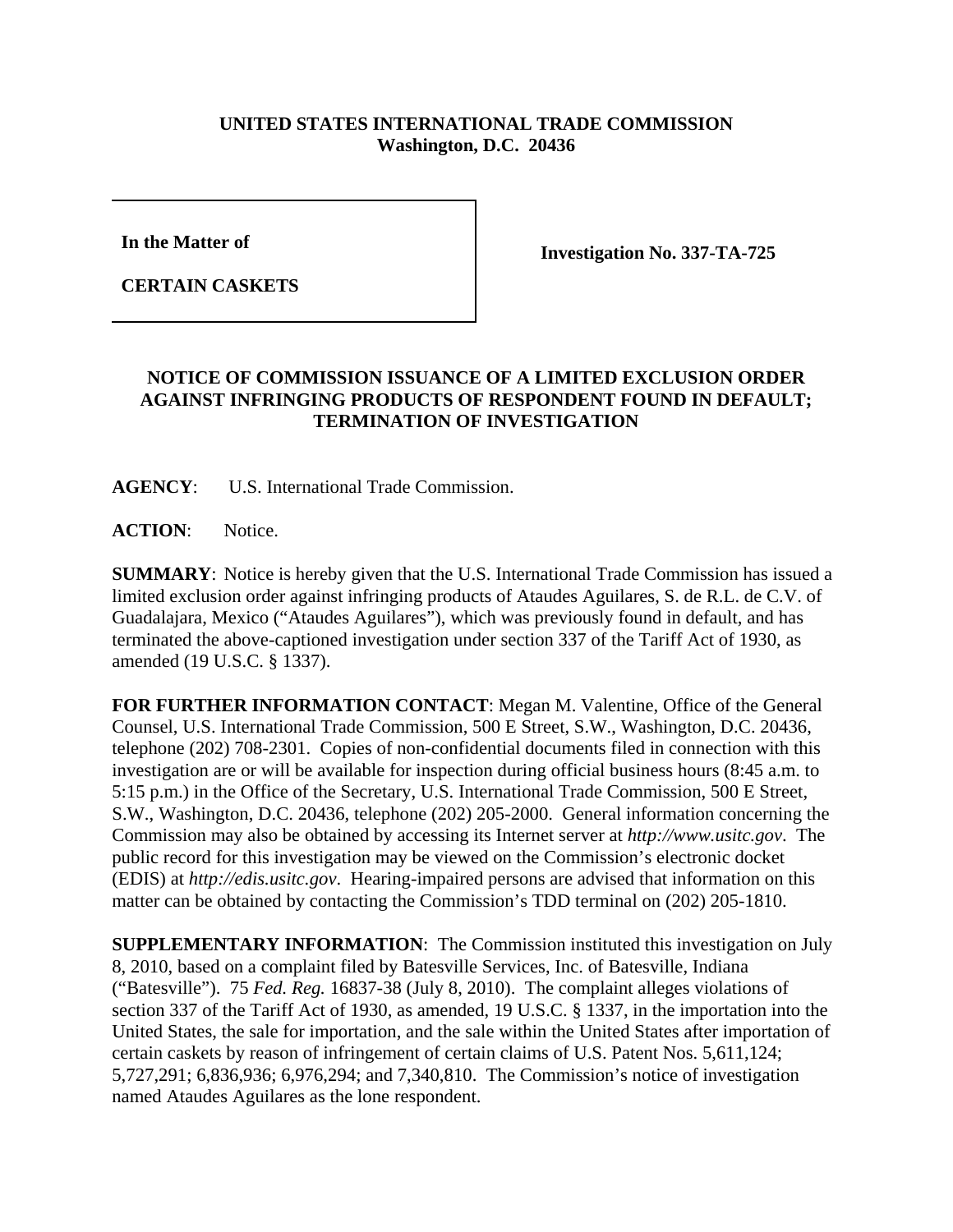On August 12, 2010, Batesville moved, pursuant to Commission Rule 210.16(b) (19 C.F.R. § 210.16(b)), for an order to show cause why Ataudes Aguilares should not be found in default for failure to respond to the Complaint and Notice of Investigation and for a finding of default upon the failure to show cause. On August 19, 2010, the Commission investigative attorney ("IA") filed a response in support of the motion. The presiding administrative law judge ("ALJ") issued the requested order, instructing Ataudes Aguilares to show cause, no later than the close of business on September 21, 2010, why it should not be found in default. Order No. 4 (Aug. 31, 2010). No response to Order No. 4 was filed, and the ALJ subsequently issued an initial determination ("ID") finding Ataudes Aguilares in default. Order No. 5 (Sept. 24, 2010). The Commission determined not to review the ID and issued a Notice requesting briefing from interested parties on remedy, the public interest, and bonding. 75 *Fed. Reg.* 65379-80 (Oct. 22, 2010).

The IA and Batesville submitted briefing responsive to the Commission's request on November 3 and 4, 2010, respectively. Each proposed a limited exclusion order directed to Ataudes Aguilares's accused products and recommended allowing entry under a bond of 100 percent of the entered value during the period of Presidential review.

The Commission found that the statutory requirements of section  $337(g)(1)(A)$ -(E) (19 U.S.C. §  $1337(g)(1)(A)$ -(E)) were met with respect to the defaulting respondent. Accordingly, pursuant to section 337(g)(1) (19 U.S.C. § 1337(g)(1)) and Commission rule 210.16(c) (19 C.F.R. § 210.16(c)), the Commission presumed the facts alleged in the complaint to be true.

The Commission has determined that the appropriate form of relief in this investigation is a limited exclusion order prohibiting the unlicensed entry of certain caskets that are manufactured abroad by or on behalf of, or imported by or on behalf of, respondent Aguilares by reason of infringement of claims 1, 13, 27, and 44–53 U.S. Patent No. 5,611,124; claims 1, 6, 8, 9, 16, 17, 19, and 21 of U.S. Patent No. 5,727,291; claims 1 and 2 of U.S. Patent No. 6,836,936; claims 1, 2, 5–8, 11, and 12 of U.S. Patent No. 6,976,294; and claims 1, 2, 4, and 5 of U.S. Patent No. 7,340,810. The Commission further determined that the public interest factors enumerated in section  $337(g)(1)$  (19 U.S.C. § 1337(g)(1)) do not preclude issuance of the limited exclusion order. Finally, the Commission determined that the bond for importation during the period of Presidential review shall be in the amount of 100 percent of the entered value of the imported subject articles. The Commission's order was delivered to the President and the United States Trade Representative on the day of its issuance.